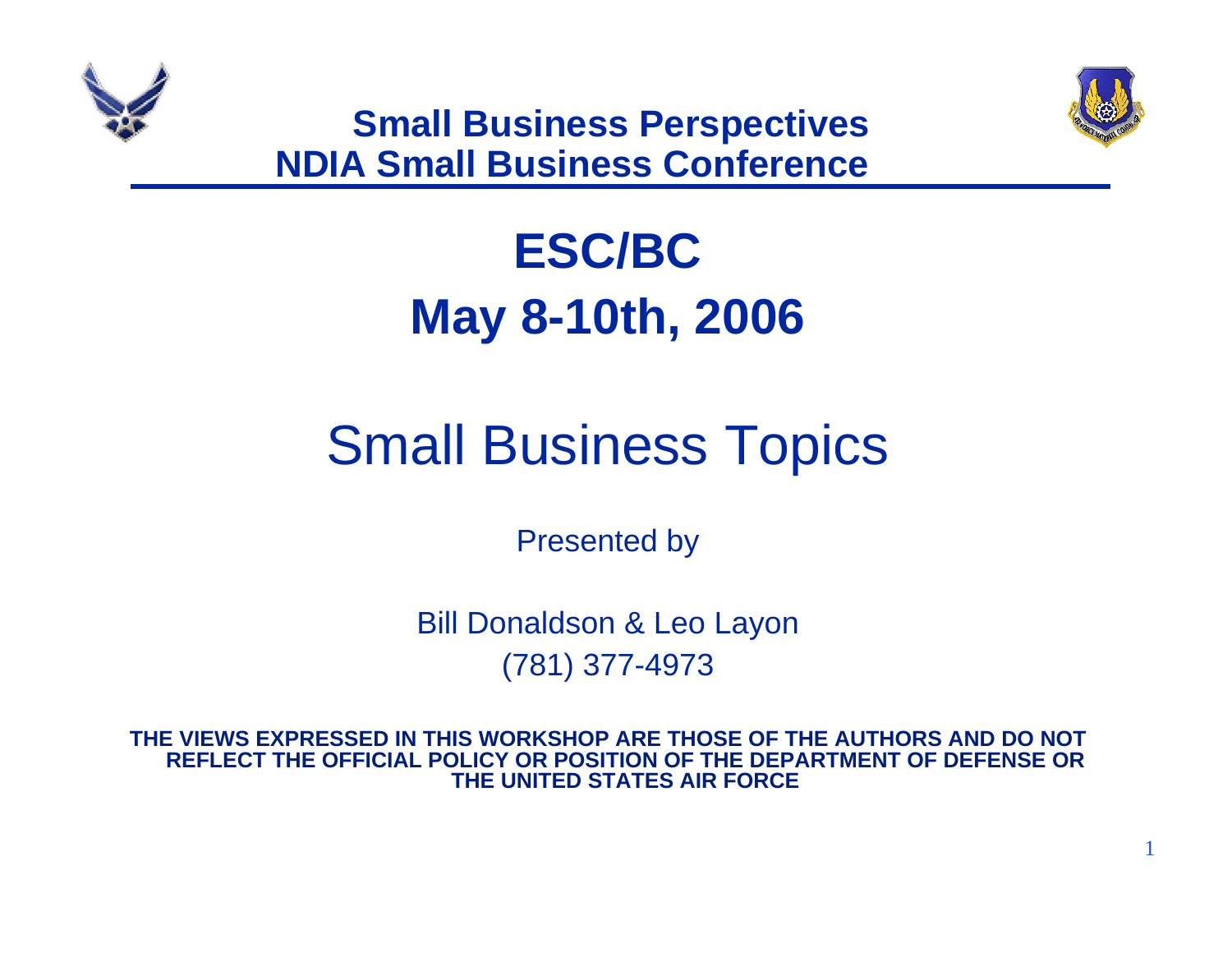

#### **Overview**



# **Main Points:**

- -Small Business News
- -Small Business Legal Legacy
- -Getting Traction in USAF Contracts
- -Goals
- -Discussion
- -Wrap-up and Questions & Answers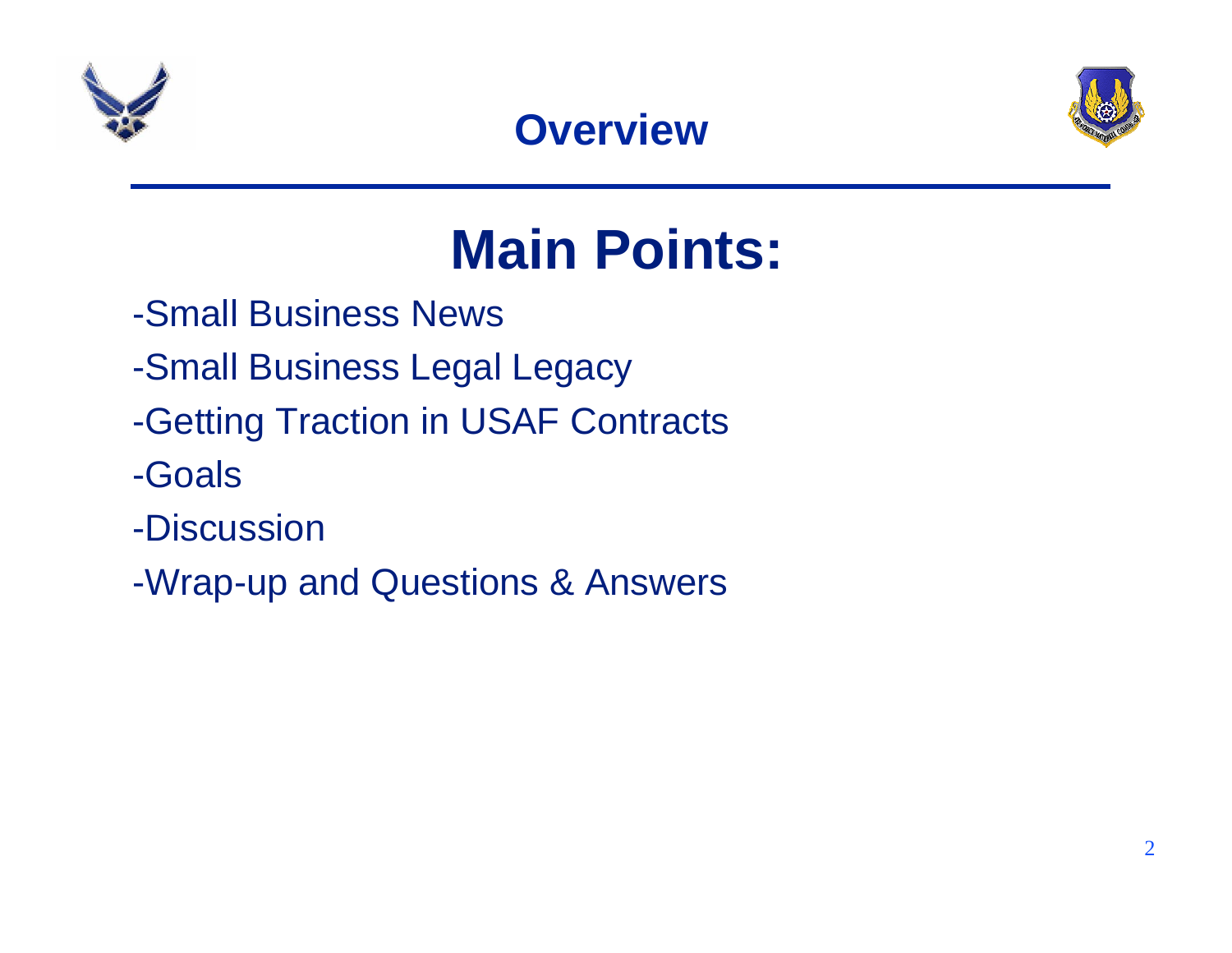



- Final Rule RIN 3245-AF06
- **Small Business Utilization CPARS**
- **Small Business Office Name Change**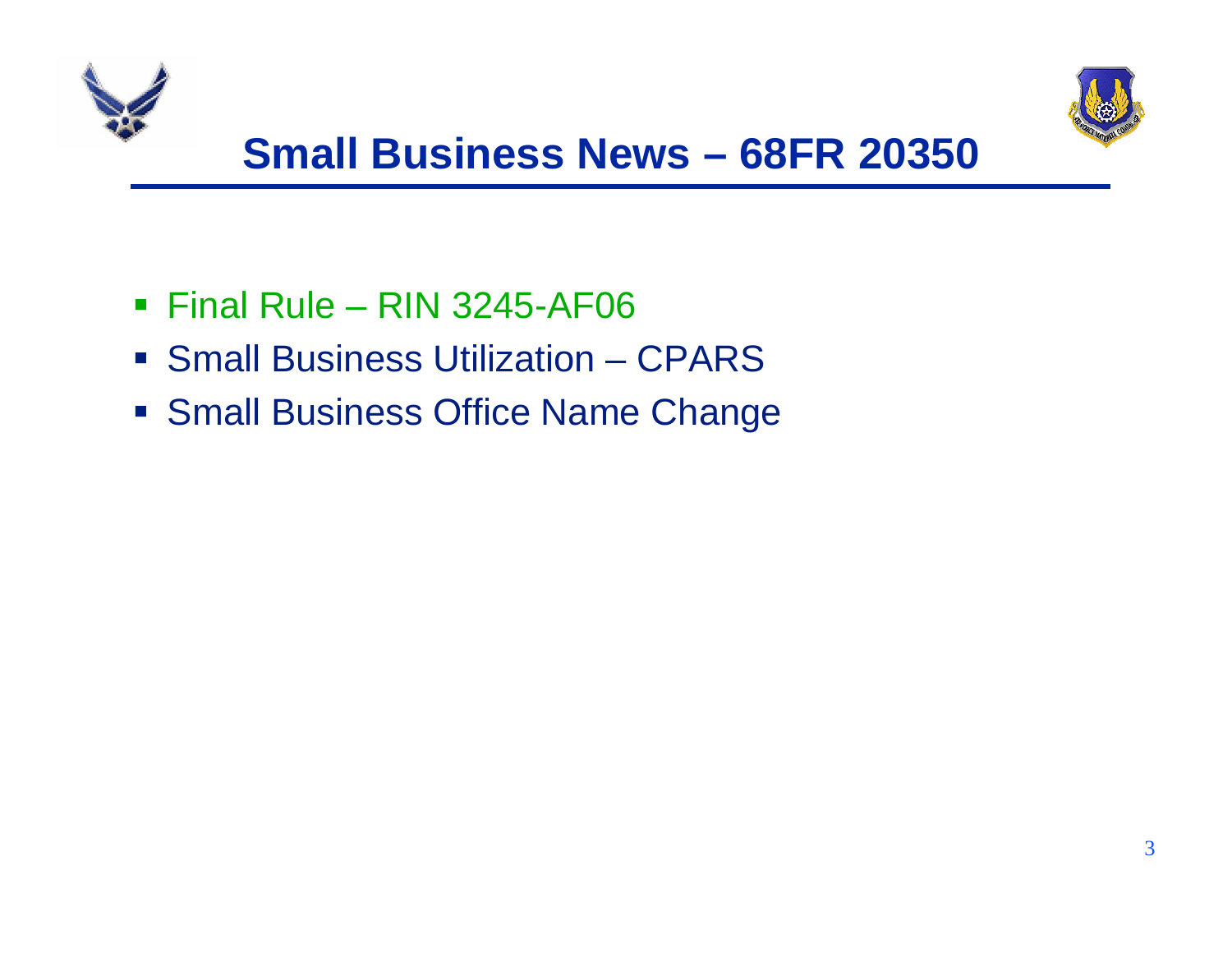



- **Service Service** Contractor Performance Assessment Report (CPAR)
- **Service Service** USAF and USN Contractor "Report Card"
- **Types of Subcontracting Plans:** 
	- **Individual applies to specific contract**
	- Master contains all elements of Individual, except goals
	- Commercial production of commercial items
	- Comprehensive DoD Test Program –Corporate or plantwide
- **Clauses:** 
	- FAR 52.219-8 Utilization of Small Businesses
	- FAR 52.219.9 Small Business Subcontracting Plan (DFARS 252.219-7003 & 7004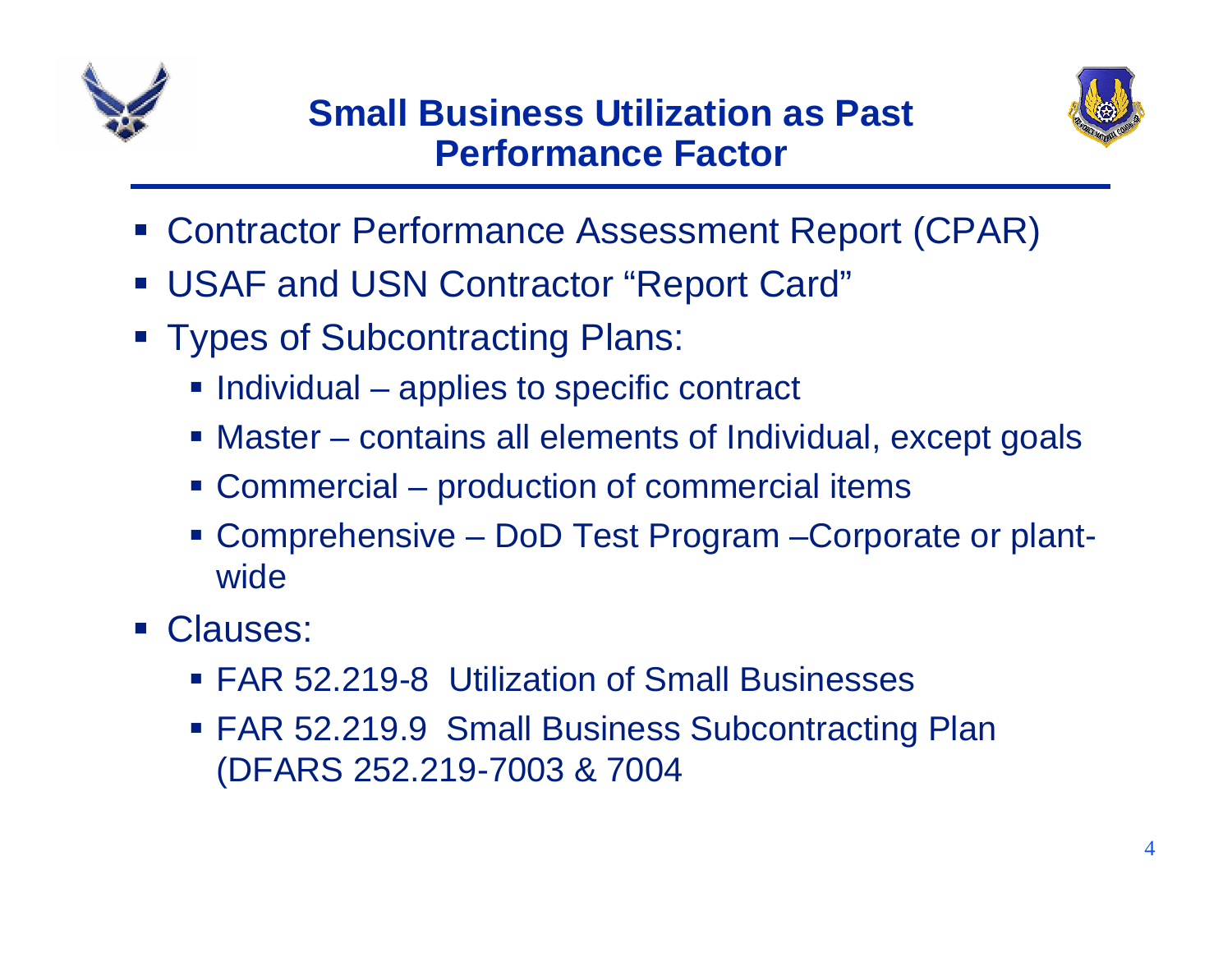



- **Service Service**  Requires the offeror to submit and negotiate a subcontracting plan addressing SB, VOSB, SDVOSB, HUBZone SB, SDB, and WOSB concerns.
	- Goals for each category as a percentage of total planned subcontracting dollars
	- Method used to identify potential sources
	- Description of efforts offeror will make to assure SB have an equitable opportunity to compete for subcontracts
	- Contractor reports subcontracting data via SF 294/SF295 bi-annually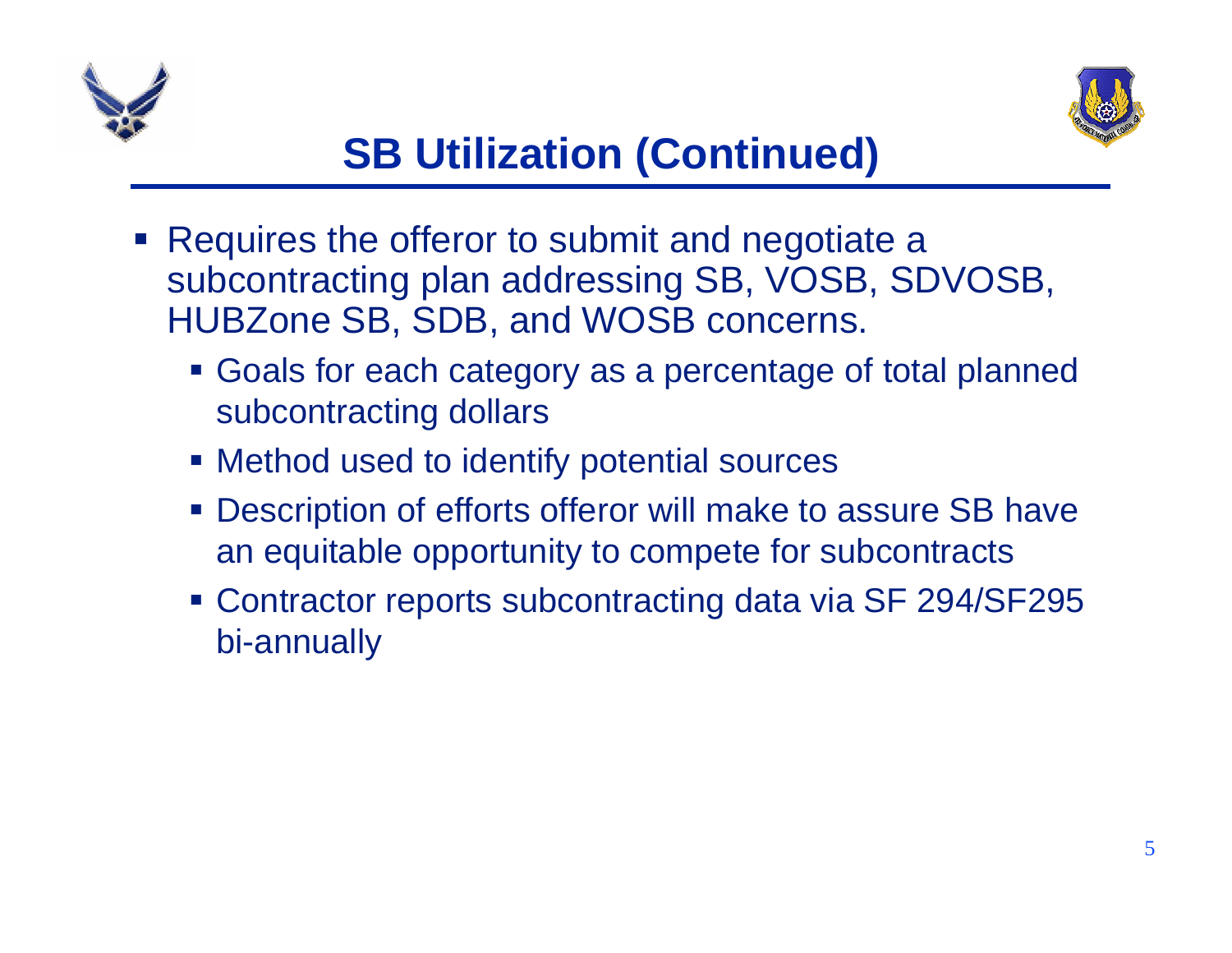



- **Required in solicitations and contracts that offer** subcontracting possibilities and the contract is expected to exceed \$500,000 (\$1,000,000 for construction at a public facility), and
- The clause FAR 52.219-8 is included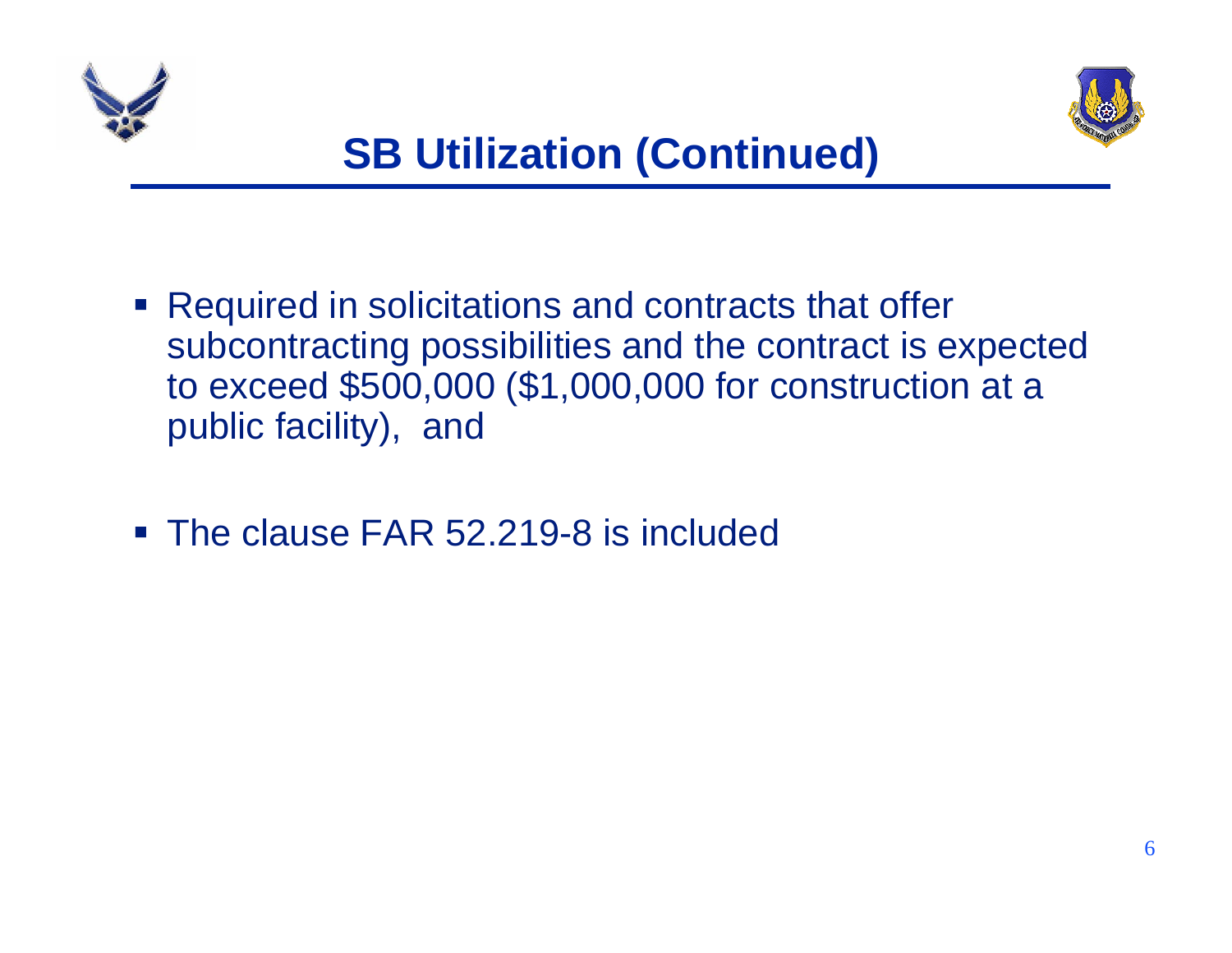



- CPARs Recommended Changes:
	- OSD Subcontracting Manager's Group recommends separate rating element for assessing "Small Business Utilization" – distinct from "Business Relations" or "Subcontract Management"
	- More comprehensive assessment of contractor's utilization of SB – rather than just the achievement of SB goals
	- Meet the past performance evaluation requirements including DFARS 215.305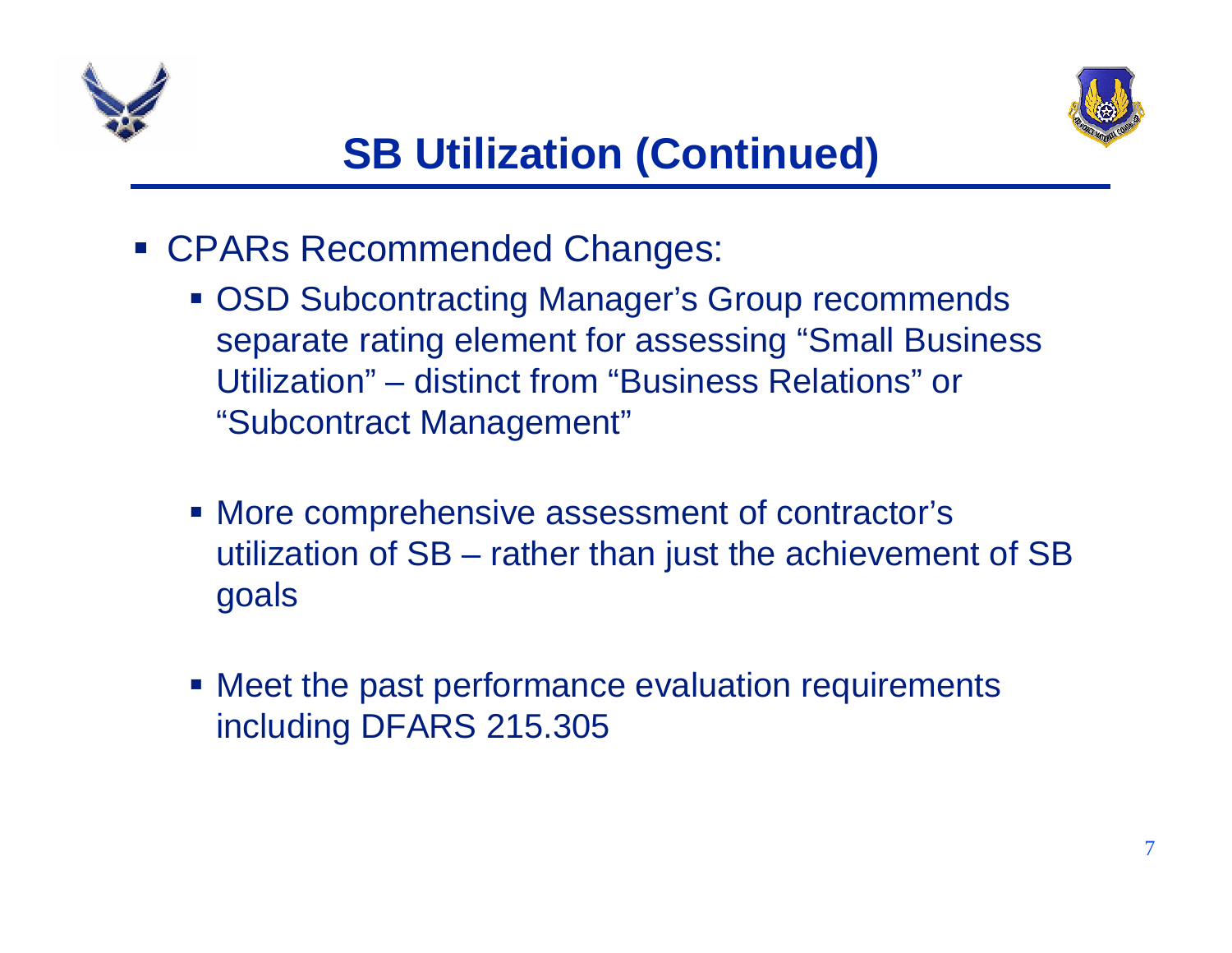



## **CPARS Recommended Assessments**

- Compliance with terms and conditions of the contract for Small Business participation
- $\mathcal{L}_{\mathcal{A}}$  Compliance with FAR 52.219-8 and FAR 52.219-9
	- **Compliance with individual subcontracting plan** 
		- Good faith effort towards meeting goals
		- **If Identification of potential sources and efforts made to assure SB had** equitable opportunity to compete
		- Data from SF 294s/295s
	- **Compliance with comprehensive plan including** submission of any required program specific data
- May require DCMA/ACO/PCO input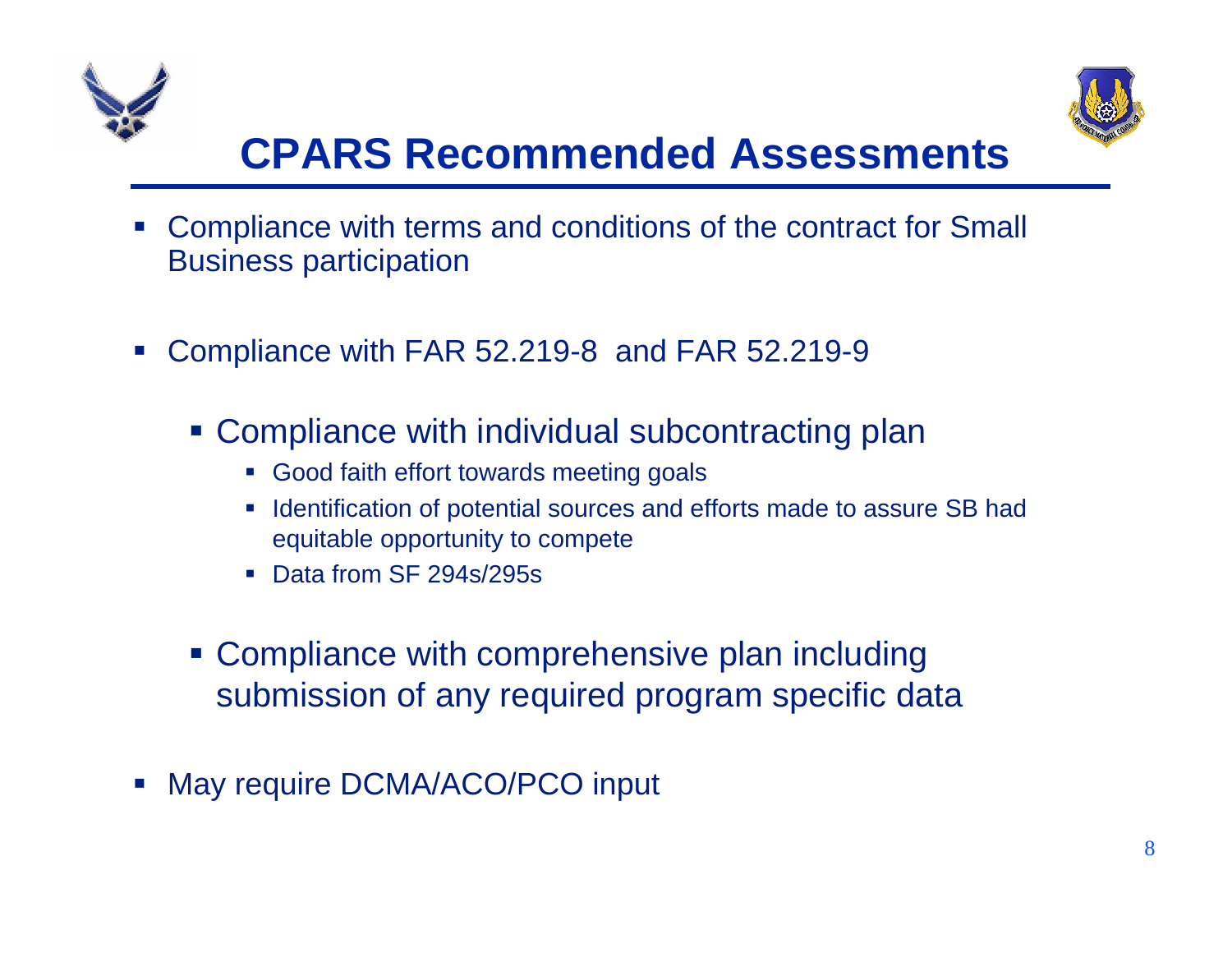



Section 901 of the FY06 National Defense Authorization Act changes Office titles:

From: "Small and Disadvantaged Business Utilization"

To: "Office of Small Business Programs"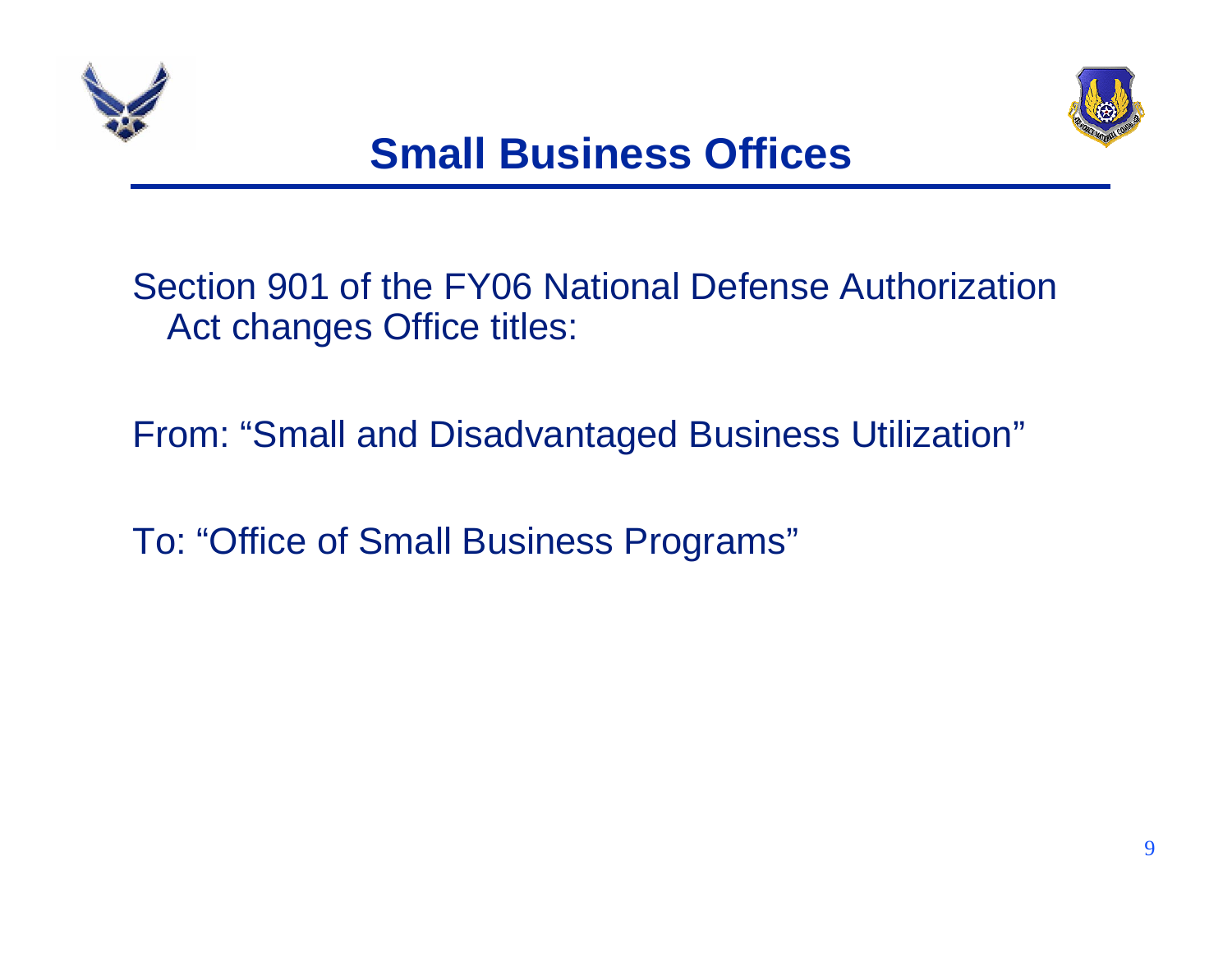



#### **Legal Legacy**

- **Small Business Mobilization Act of 1942** 
	- Price differential in time of war supported small plants
- Armed Services Procurement Act of 1947
- Defense Production Act of 1950 allowed awards to Small Businesses at other than the lowest price
	- Early yrs of WW II 100 large corps rec'd 67% of Fed Prime Ks
	- ...during this period, one-sixth of Nations SBs closed their doors
	- This Mistake Must Not Be Repeated!
- **Small Business Act of 1953** 
	- Created SBA two notable aspects for today's discussion:
		- **Incorporate Subcontracting Clauses in Ks over \$10,000.00**
		- Required Fed Agencies to publicize all procurements over Small Purchase Threshold in the Commerce Business Daily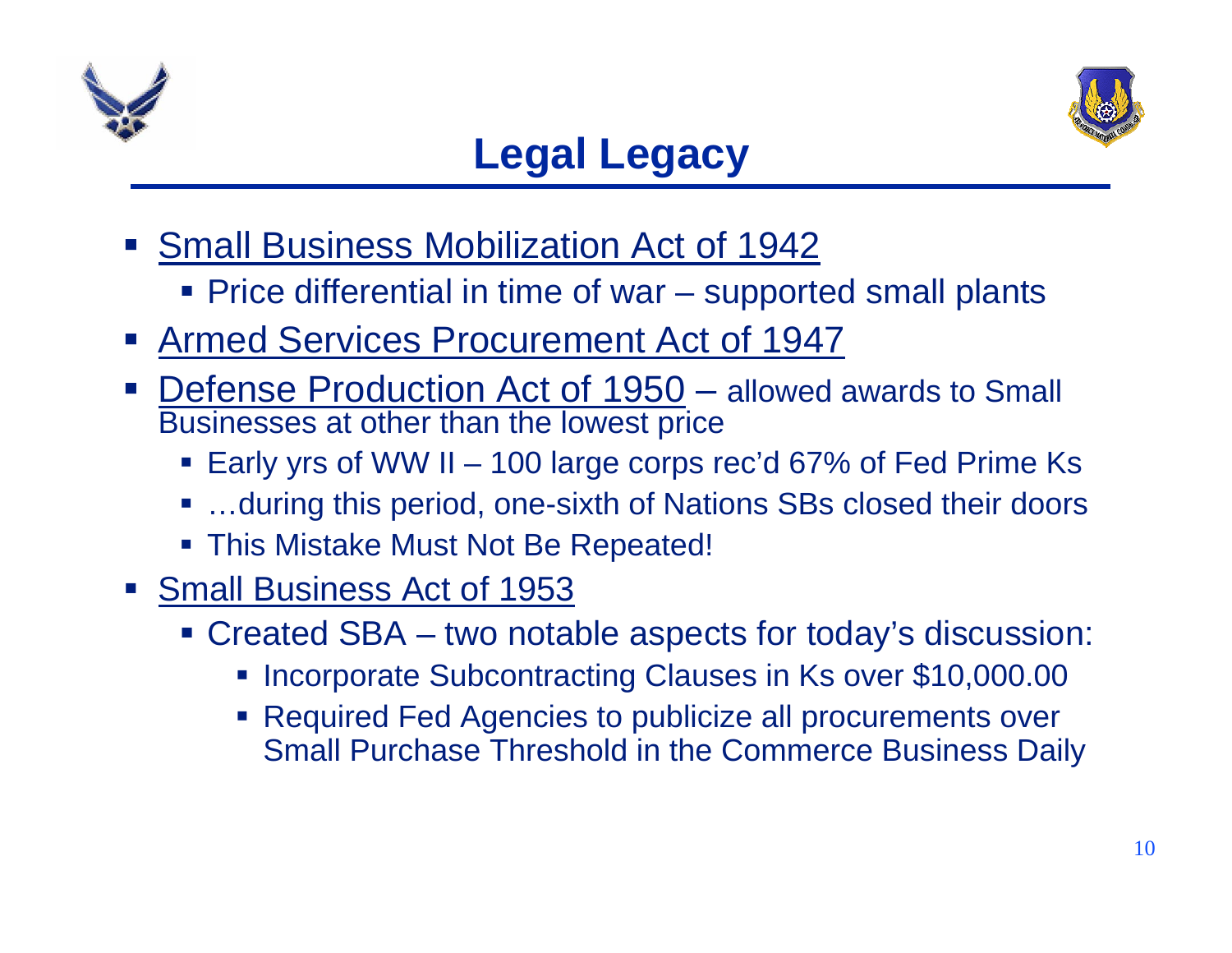



## **Legal Legacy Highlights**

- **Service Service**  Revision to the Small Business Act of 1953 (1978)
	- Req'd Fed Agencies to Establish Small Business Goals
	- Req'd SB & SDB Subcontracting Goals for Ks to LBs
	- Reserved all awards under \$25K for Small Business
	- Req'd establishment of Office of Small and Disadvantaged Business Utilization – appointed by- & reports to CC
- **National Defense Authorization Act (1987)** 
	- Established SDB Program and 5% Goal
- **Federal Acquisition Streamlining Act (1994)** 
	- Set "Micro-purchases" at \$2,500 or less; established SAT at \$100K (Auto SB reservation became \$2,500 to \$100K)
	- **Added WOSB to Subcontracting Plans**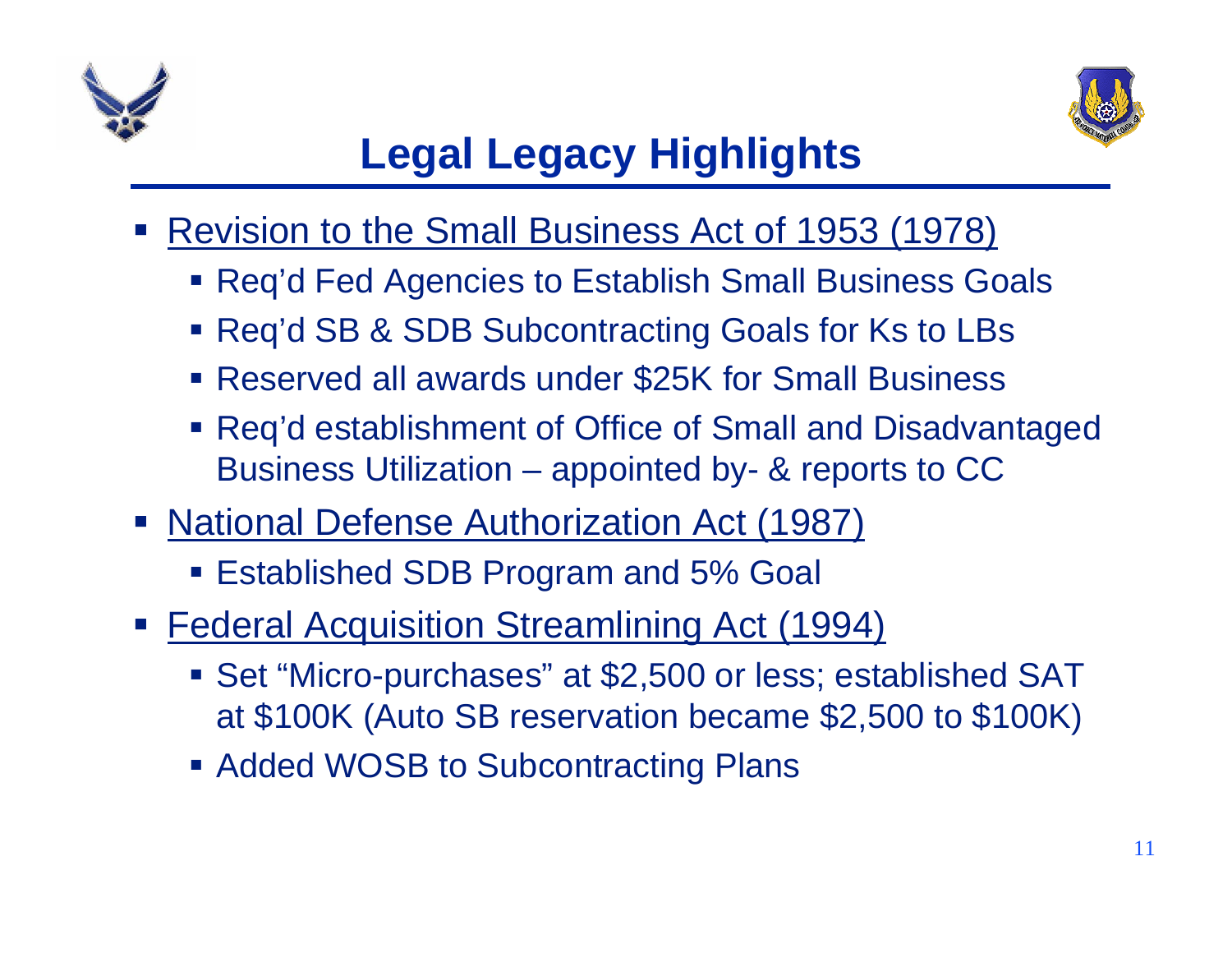



- First things to consider are your strengths and weaknesses
- **Seek customers who can benefit from your strengths** 
	- Find customers who cannot do what you can do
	- Find a problem then solve it
	- NAICS Codes are a good place to start
	- Capitalize on Socioeconomic status; size
- **Within the Government, find the optimal route to the** decision makers
	- **Trial & Error wastes time and money**
	- **Use Government Websites; http://www.selltoairforce.org ;** http://www.sellingtoarmy.info; http://www.hq.navy.mil/sadbu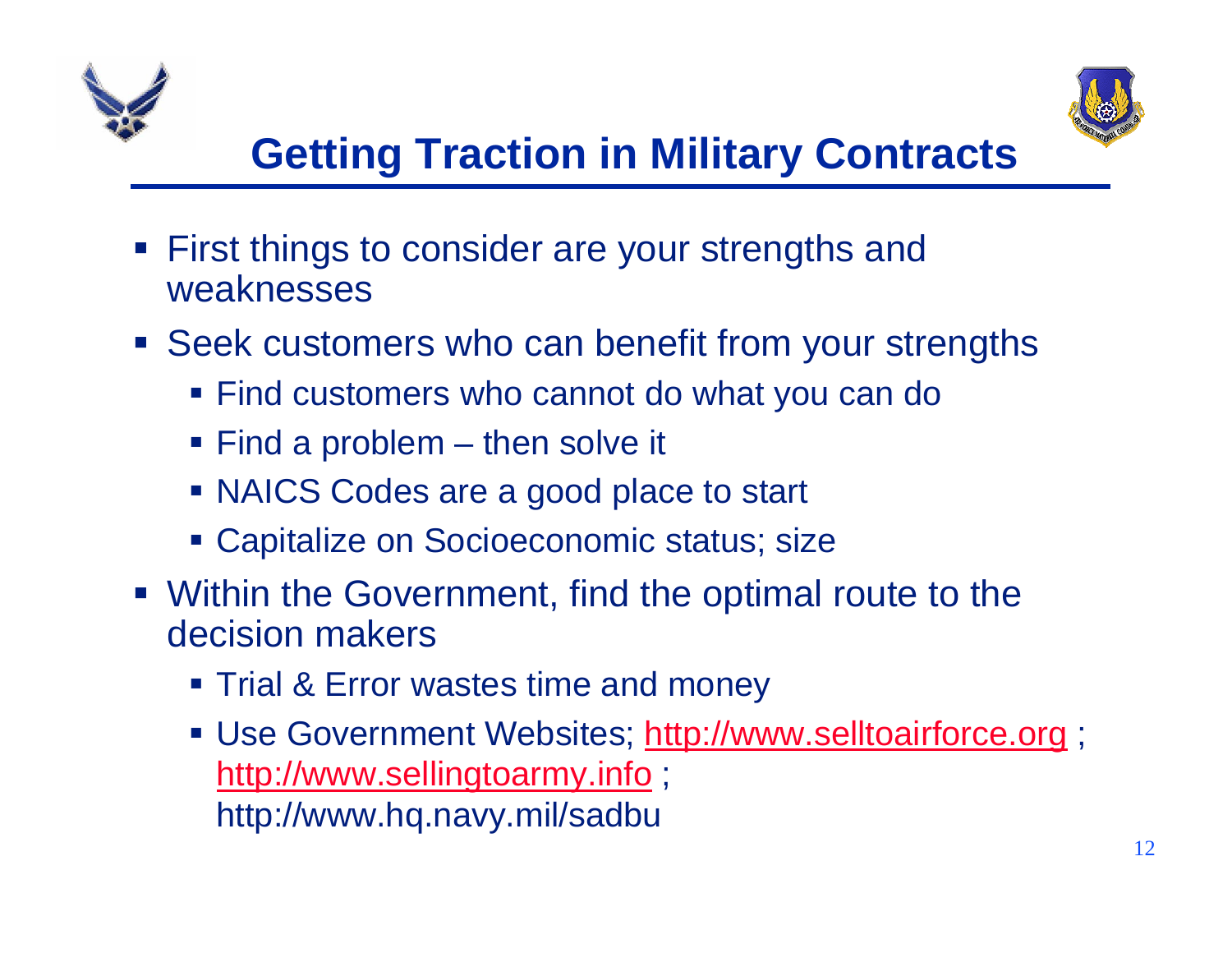



## **Getting Traction (Continued)**

- **Service Service** Know your CCR, Cage Code and DUNS Number
- $\mathcal{L}_{\mathcal{A}}$ Don't mass email
- Use your advocates:
	- **Small Business Specialists \$100M or more**
	- Procurement Technical Assistance Centers (PTACs)
	- Small Business Liaison Officers (SBLOs)
	- **Small Business Administration**
	- General Services Administration
	- State and local agencies, chambers, blue pages, etc.
- Never pay anything!.... well almost never!!!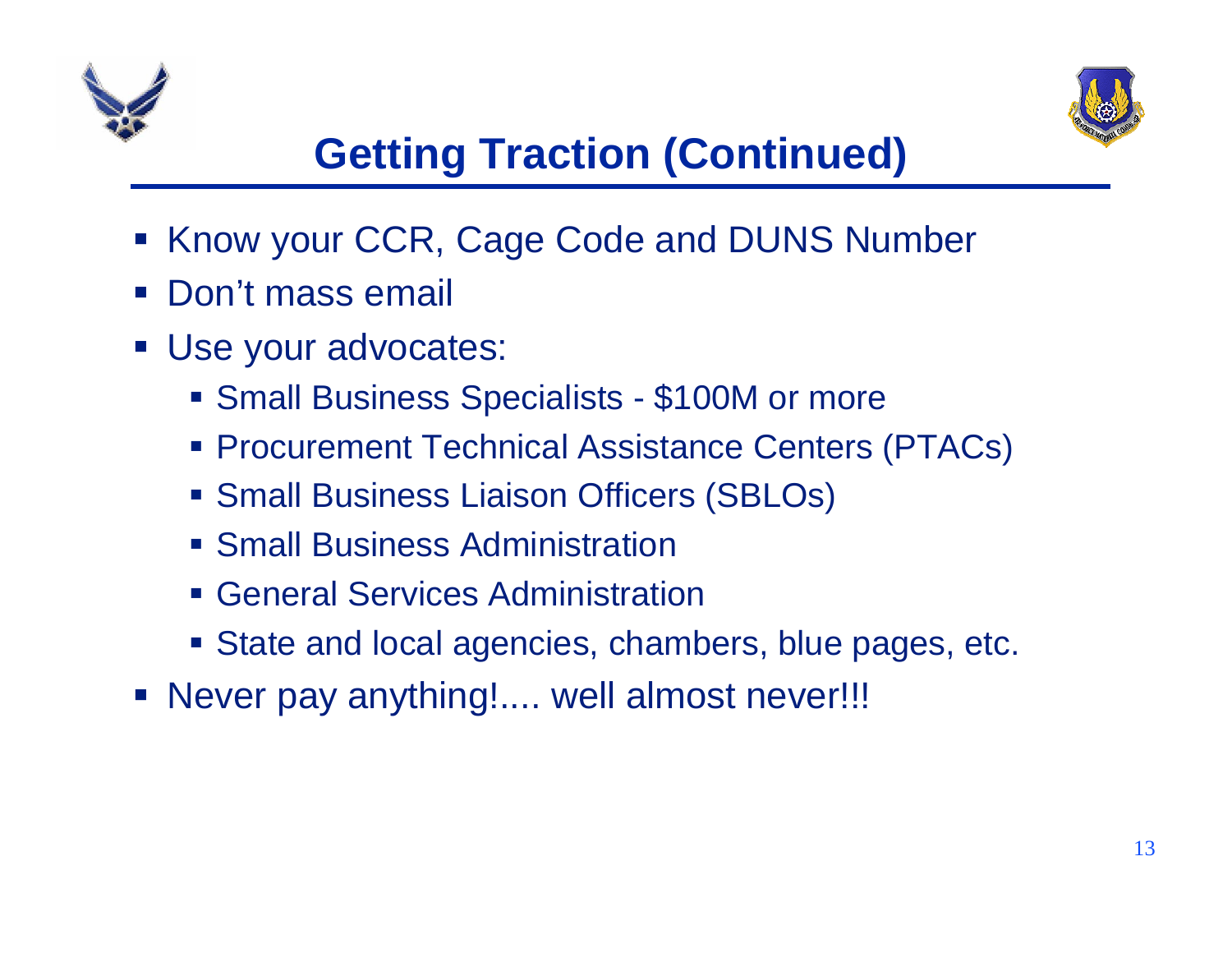



## **ESC Small Business Office**

- $\mathcal{L}_{\mathcal{A}}$  Be Sure to Monitor The Hanscom AFB Electronic RFP Bulletin Board at: http://herbb.hanscom.af.mil
- **Schedule a meeting with us, ESC/BC** 
	- Appointments, call (781) 377-4973
	- Get our Business Card contact us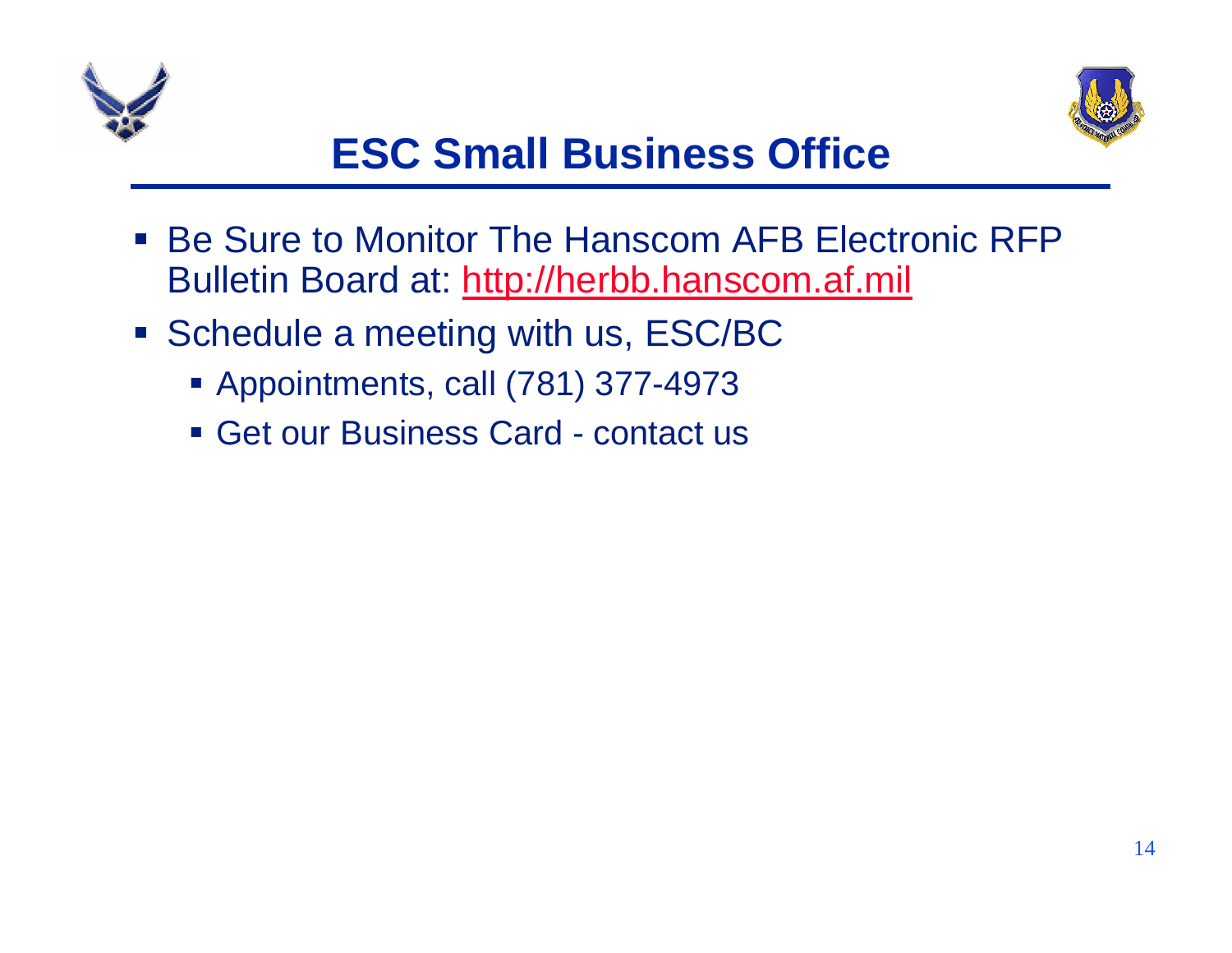



**Statutory Prime Contract Goals for** USG Agencies/Departments FY06:

| • Small Business    | 23%   |
|---------------------|-------|
| <b>SDBs</b>         | 5.8%  |
| <b>WOSBS</b>        | 5%    |
| $\blacksquare$ HubZ | 3%    |
| <b>SDV OSBS</b>     | $3\%$ |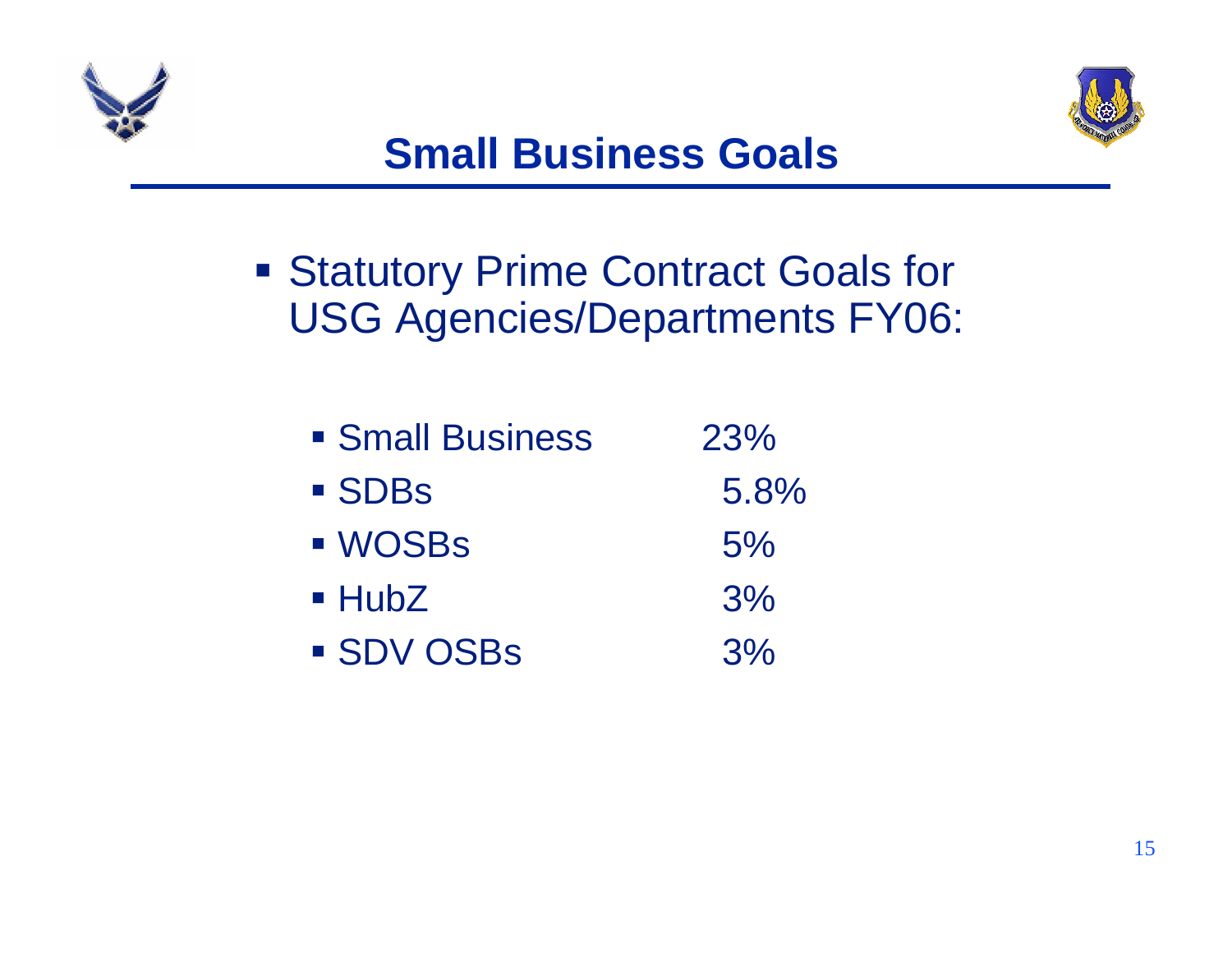



## **Small Business Goals**

|                         | DoD FY 2006 Goals:     |                 |         |
|-------------------------|------------------------|-----------------|---------|
| $\overline{\mathbb{R}}$ | <b>Prime Contract.</b> | Subcontracting: |         |
|                         | • Small Business 23%   |                 | 40%     |
|                         | <b>SDBs</b>            | 5.8%            | 5%      |
|                         | <b>WOSBs</b>           | 5%              | 5%      |
|                         | $\blacksquare$ HubZ    | 3%              | $\star$ |
|                         | <b>SDV OSBS</b>        | 3%              | 3%      |
|                         | <b>- HBCU/MI</b>       | 5%              | $5\%**$ |

- \* HUBZ S/C pgm does not req a DoD-wide goal but reqs negotiation of HUBZ goal in all DoD Ks and s/cs that req a S/C plan
- $\mathcal{L}_{\mathcal{A}}$  \*\*- DoD components not req'd to est sep HBCU/MI s/c targets – these should be included when developing S/C targets for SDBs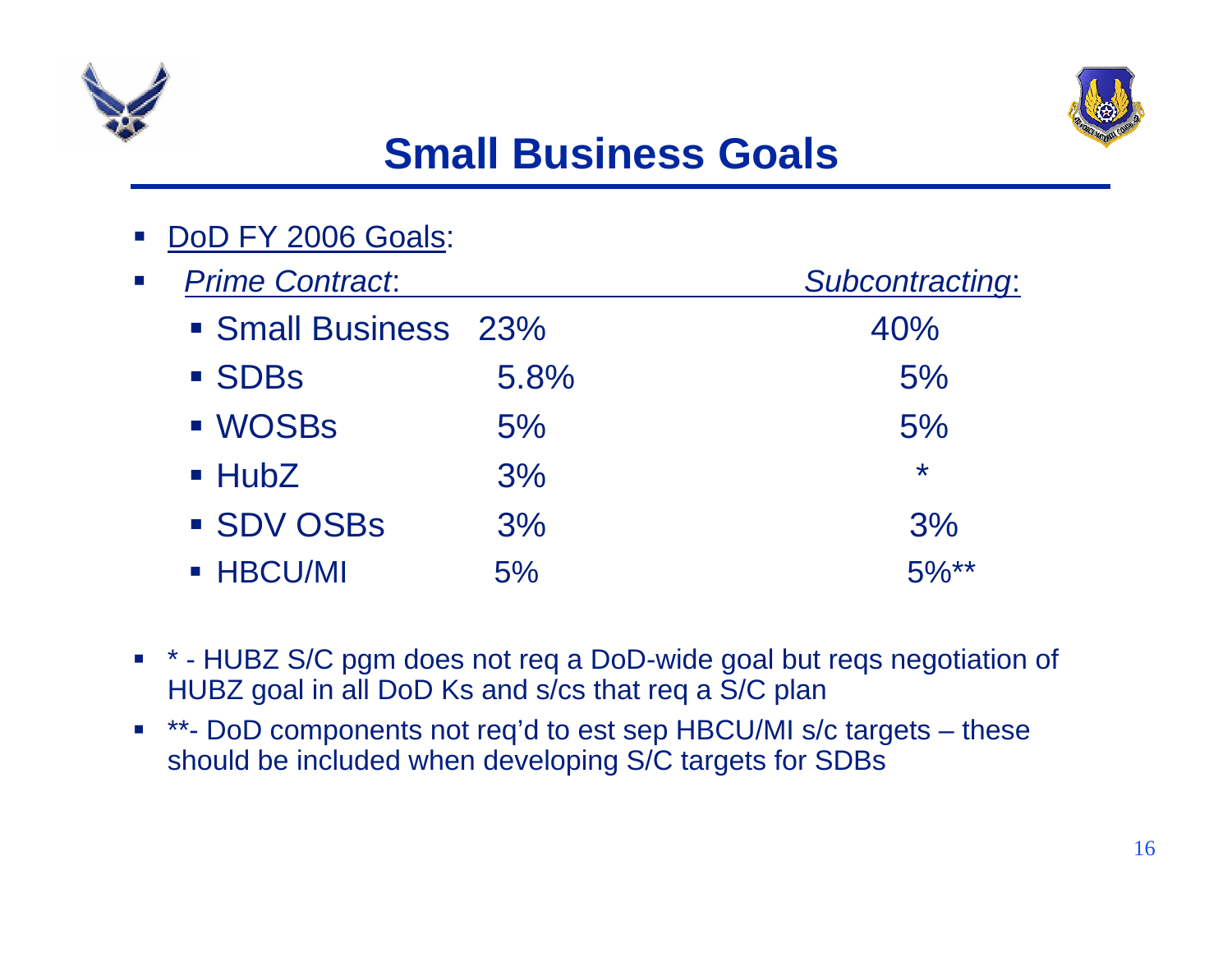



#### **Small Business Goals - ESC**

|                  | <b>USG</b>              | <b>ESC</b><br><b>FY05</b> | <b>ESC</b><br><b>FY05</b> | <b>ESC</b><br><b>FY05</b> | <b>ESC</b><br><b>FY06%</b> |
|------------------|-------------------------|---------------------------|---------------------------|---------------------------|----------------------------|
|                  |                         | Goals %                   | <b>Actual %</b>           | <b>Actual \$M</b>         | <b>Goals</b>               |
| <b>Total \$s</b> |                         |                           |                           | \$3,656                   |                            |
| <b>SB</b>        | 23                      | 12.7                      | 13.80                     | 447                       | 13.10                      |
| <b>SDB</b>       | 5.7                     | 6.1                       | 7.90                      | 247                       | 6.86                       |
| <b>WOSB</b>      | 5                       | 1.6                       | 2.10                      | 66                        | 1.85                       |
| <b>HUBZ</b>      | $\overline{\mathbf{3}}$ | 0.5                       | 0.2                       | 1.09                      | 0.1                        |
| <b>SDV</b>       | 3                       | 0.3                       | 0.1                       | 1.12                      | 0.05                       |